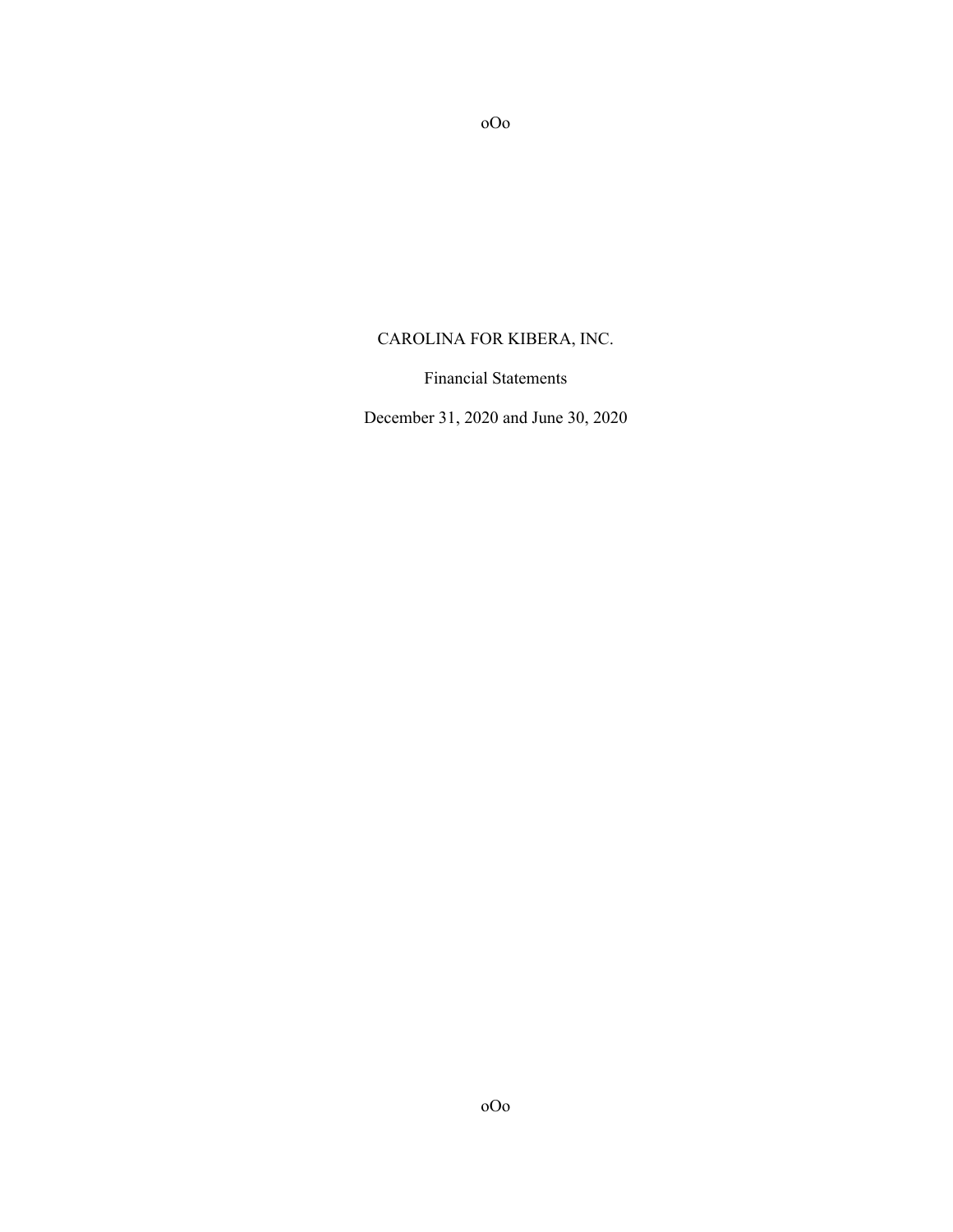# TABLE OF CONTENTS

Pages

| Independent Auditor's Report             | $1 - 2$ |
|------------------------------------------|---------|
| <b>Statements of Financial Position</b>  | 3       |
| <b>Statements of Activities</b>          | 4       |
| <b>Statements of Functional Expenses</b> |         |
| <b>Statements of Cash Flows</b>          | 6       |
| <b>Notes to Financial Statements</b>     | 7-16    |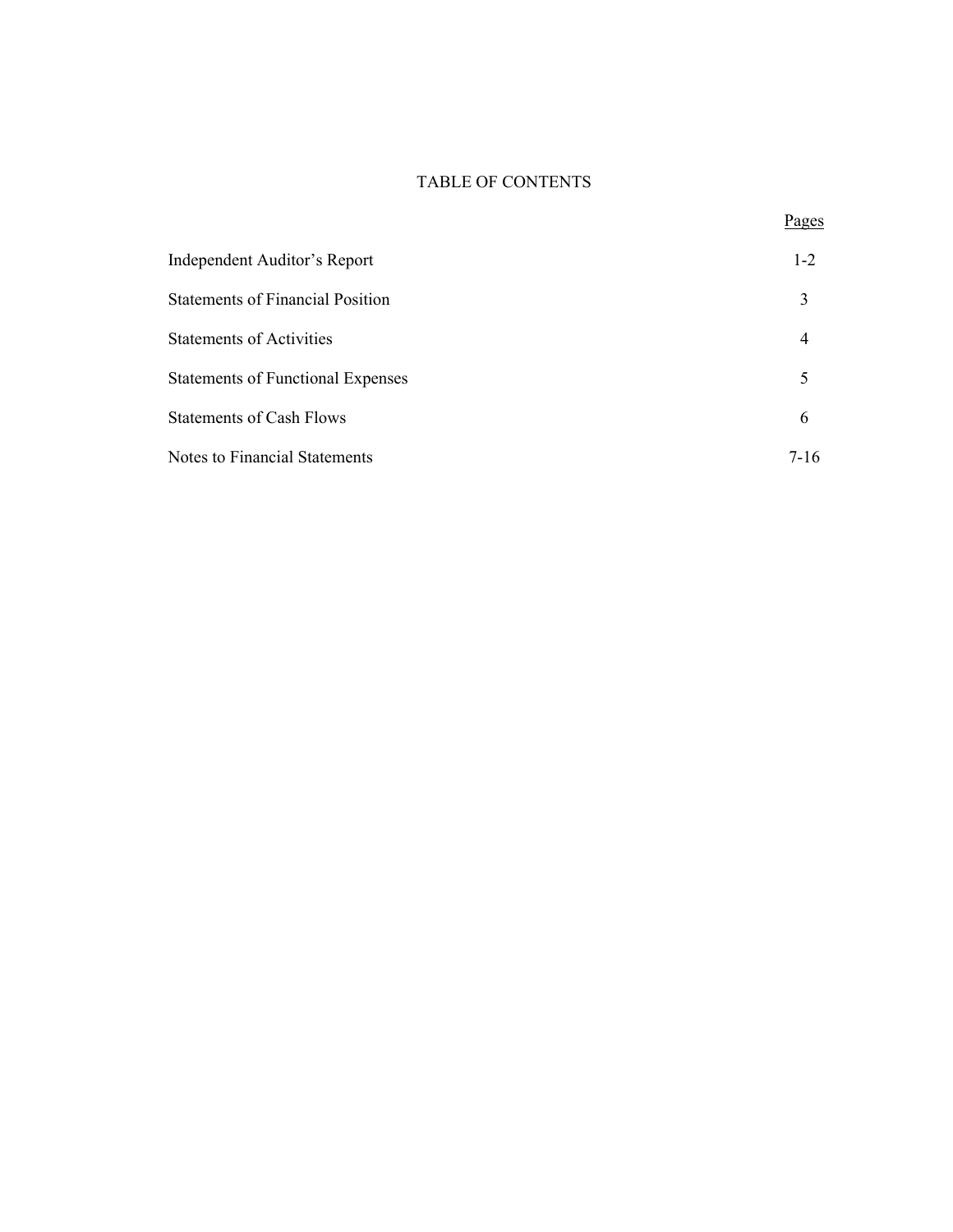

The Board of Directors Carolina for Kibera, Inc. Chapel Hill, North Carolina

# INDEPENDENT AUDITOR'S REPORT

### *Opinion*

We have audited the accompanying financial statements of Carolina for Kibera, Inc. (a not-for-profit organization), which comprise the statements of financial position as of December 31, 2020 and June 30, 2020, and the related statements of activities, functional expenses, and cash flows for the six-month and twelve-month periods then ended, and the related notes to the financial statements.

In our opinion, the financial statements referred to above present fairly, in all material respects, the financial position of Carolina for Kibera, Inc. as of December 31, 2020 and June 30, 2020, and the changes in its net assets and its cash flows for the six-month and twelve-month periods then ended in accordance with accounting principles generally accepted in the United States of America.

## *Basis for Opinion*

We conducted our audits in accordance with auditing standards generally accepted in the United States of America. Our responsibilities under those standards are further described in the Auditor's Responsibilities for the Audit of the Financial Statement section of our report. We are required to be independent of Carolina for Kibera, Inc. and to meet our other ethical responsibilities in accordance with the relevant ethical requirements relating to our audits. We believe that the audit evidence we have obtained is sufficient and appropriate to provide a basis for our audit opinion.

## *Responsibilities of Management for the Financial Statements*

Management is responsible for the preparation and fair presentation of these financial statements in accordance with accounting principles generally accepted in the United States of America, and for the design, implementation, and maintenance of internal control relevant to the preparation and fair presentation of financial statements that are free from material misstatement, whether due to fraud or error.

In preparing the financial statements, management is required to evaluate whether there are conditions or events, considered in the aggregate, that raise substantial doubt about Carolina for Kibera, Inc.'s ability to continue as a going concern within one year after the date that the financial statements are available to be issued.

## *Auditor's Responsibilities for the Audit of the Financial Statements*

Our objectives are to obtain reasonable assurance about whether the financial statements as a whole are free from material misstatement, whether due to fraud or error, and to issue an auditor's report that includes our opinion. Reasonable assurance is a high level of assurance but is not absolute assurance and therefore is not a guarantee that an audit conducted in accordance with generally accepted auditing standards will always detect a material misstatement when it exists. The risk of not detecting a material misstatement resulting from fraud is higher than for one resulting from error, as fraud may involve collusion, forgery, intentional omissions, misrepresentations, or the override of internal control. Misstatements, including omissions, are considered material if there is substantial likelihood that, individually or in the aggregate, they would influence the judgment made by a reasonable user based on the financial statements.

Raleigh 4060 Barrett Drive Post Office Box 17806 Raleigh, North Carolina 27619

919 782 9265 919 783 8937 FAX

Durham 3500 Westgate Drive Suite 203 Durham, North Carolina 27707

919 354 2584 919 489 8183 FAX **Pittsboro** 579 West Street Post Office Rox 1399 Pittsboro, North Carolina 27312

919 542 6000 919 542 5764 FAX **Smithfield** 

212 East Church Street Post Office Box 2348 Smithfield, North Carolina 27577

919 934 1121 919 934 1217 FAX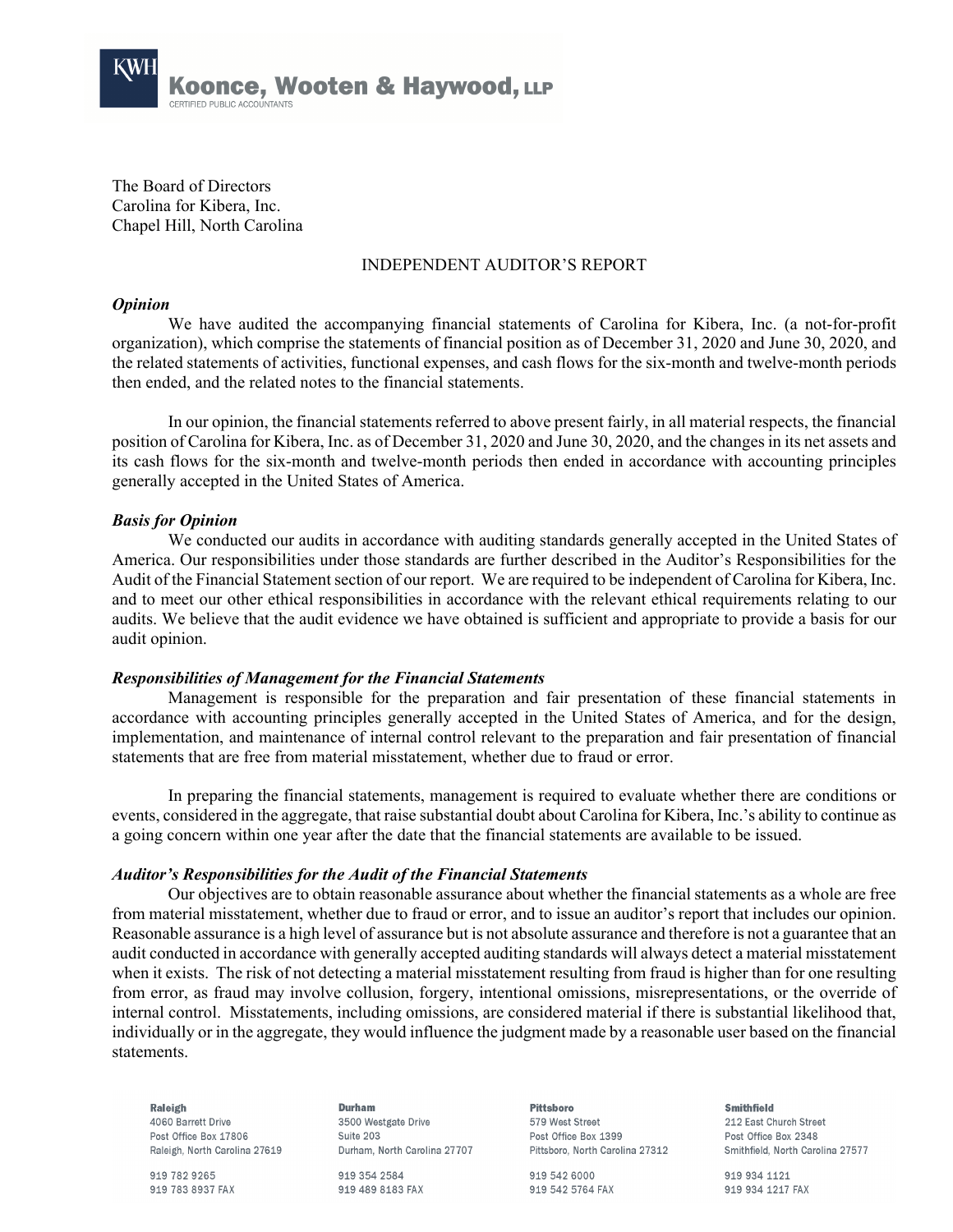In performing an audit in accordance with generally accepted auditing standards, we:

- Exercise professional judgment and maintain professional skepticism throughout the audit.
- Identify and assess the risks of material misstatement of the financial statements, whether due to fraud or error, and design and perform audit procedures responsive to those risks. Such procedures include examining, on a test basis, evidence regarding the amounts and disclosures in the financial statements.
- Obtain an understanding of internal control relevant to the audit in order to design audit procedures that are appropriate in the circumstances, but not for the purpose of expressing an opinion on the effectiveness of the Carolina for Kibera, Inc.'s internal control. Accordingly, no such opinion is expressed.
- Evaluate the appropriateness of accounting policies used and the reasonableness of significant estimates made by management, as well as evaluate the overall presentation of the financial statements.
- Conclude whether, in our judgment, there are conditions or events, considerate in the aggregate, that raise substantial doubt about Carolina for Kibera, Inc.'s ability to continue as a going concern for a reasonable period of time.

We are required to communicate with those charged with governance regarding, among other matters, the planned scope and timing of the audit, significant audit findings, and certain internal control related matters that we identified during the audit.

Koonce, Wooten + Haywood, LLP

Pittsboro, North Carolina June 22, 2021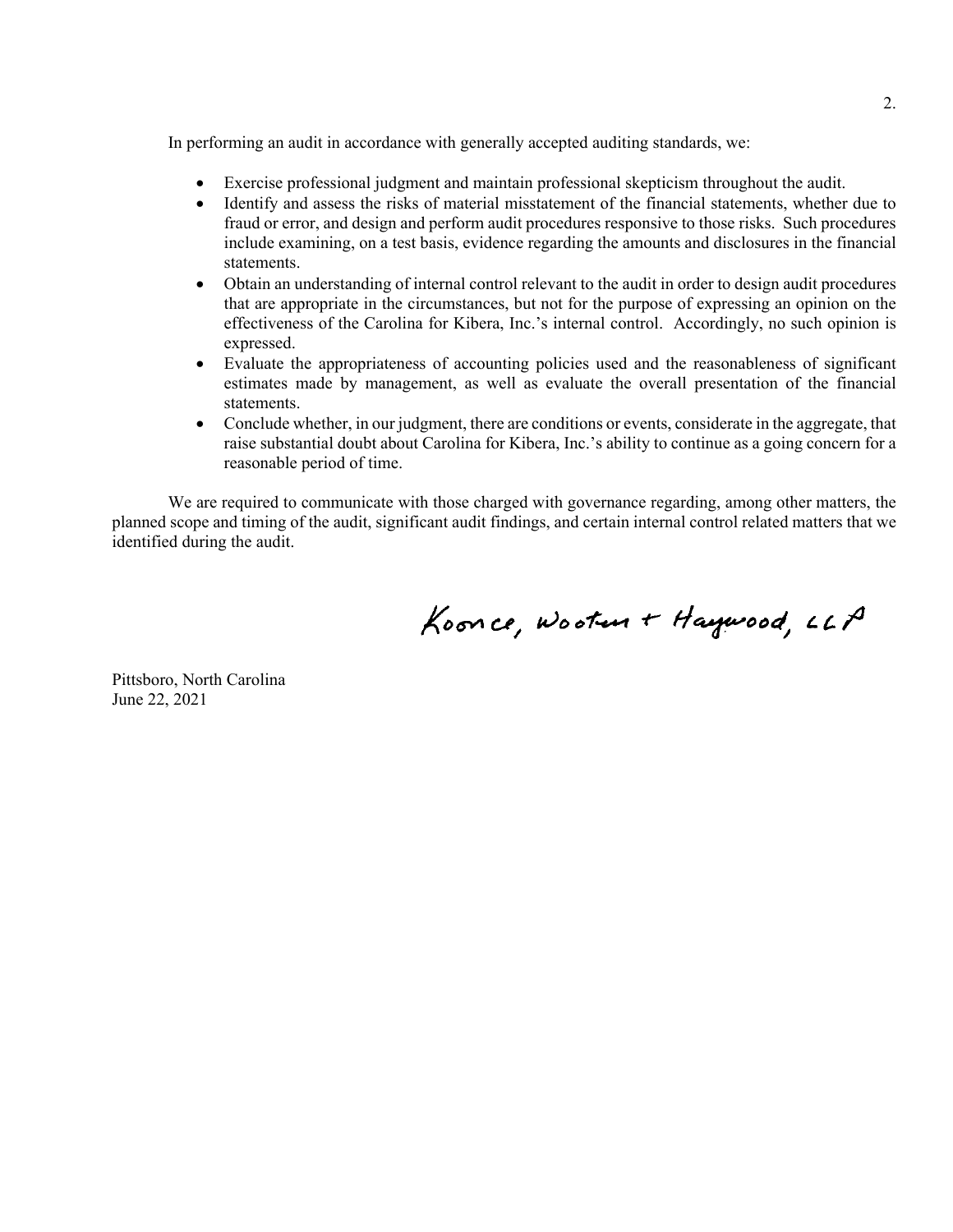## CAROLINA FOR KIBERA, INC. Statements of Financial Position December 31, 2020 and June 30, 2020

#### ASSETS

|                                                                                          |    |                           |              | December 31, 2020                 |                           |               |                           |               | June 30, 2020      |    |                             |
|------------------------------------------------------------------------------------------|----|---------------------------|--------------|-----------------------------------|---------------------------|---------------|---------------------------|---------------|--------------------|----|-----------------------------|
|                                                                                          |    | <b>Without Donor</b>      |              | With Donor                        |                           |               | Without Donor             |               | With Donor         |    |                             |
|                                                                                          |    | Restrictions              |              | Restrictions                      | Total                     |               | Restrictions              |               | Restrictions       |    | Total                       |
| <b>CURRENT ASSETS:</b><br>Cash<br>Promises to Give<br>Accrued Investment Income          | \$ | 1,151,938                 | \$           | 471,570                           | \$<br>1,623,508           | \$            | 1,231,443<br>5,000<br>138 | \$            | 171,442<br>400,000 | \$ | 1,402,885<br>405,000<br>138 |
| <b>Total Current Assets</b>                                                              |    | 1,151,938                 |              | 471,570                           | 1,623,508                 |               | 1,236,581                 |               | 571,442            |    | 1,808,023                   |
| PROPERTY AND EQUIPMENT:                                                                  |    |                           |              |                                   |                           |               |                           |               |                    |    |                             |
| Furniture and Equipment<br>Software                                                      |    | 6,575<br>1,044            |              |                                   | 6,575<br>1,044            |               | 4,901<br>1,044            |               |                    |    | 4,901<br>1,044              |
| Subtotal<br>Less: Accumulated Depreciation                                               |    | 7,619<br>5,723            |              |                                   | 7,619<br>5,723            |               | 5,945<br>5,584            |               |                    |    | 5,945<br>5,584              |
| Net Property and Equipment                                                               |    | 1,896                     |              |                                   | 1,896                     |               | $\overline{361}$          |               |                    |    | 361                         |
| <b>OTHER ASSETS:</b>                                                                     |    |                           |              |                                   |                           |               |                           |               |                    |    |                             |
| <b>Investments</b>                                                                       |    | 262,002                   |              | 1,518,439                         | 1,780,441                 |               | 223,830                   |               | 1,297,215          |    | 1,521,045                   |
| <b>Total Assets</b>                                                                      | \$ | 1,415,836                 |              | 1,990,009                         | 3,405,845                 | S             | 1,460,772                 | S.            | 1,868,657          | S  | 3,329,429                   |
|                                                                                          |    |                           |              | <b>LIABILITIES AND NET ASSETS</b> |                           |               |                           |               |                    |    |                             |
| <b>CURRENT LIABILITIES:</b><br><b>Accounts Payable</b>                                   | \$ |                           | $\mathbb{S}$ |                                   | \$                        | $\mathcal{S}$ | 780                       | $\mathcal{S}$ |                    |    |                             |
| Accrued Paid Time Off, Payroll Taxes and Liabilities<br><b>Total Current Liabilities</b> |    | 26,841<br>6,533<br>33,374 |              |                                   | 26,841<br>6,533<br>33,374 |               | 2,308<br>3,088            |               |                    | \$ | 780<br>2,308<br>3,088       |
| <b>NET ASSETS:</b>                                                                       |    | ,382,462                  |              | 1,990,009                         | 3,372,471                 |               | 1,457,684                 |               | 1,868,657          |    | 3,326,341                   |
| <b>Total Liabilities and Net Assets</b>                                                  | S  | 1,415,836                 |              | 1,990,009                         | 3,405,845                 | S             | 1,460,772                 | \$.           | 1,868,657          | S. | 3,329,429                   |

The accompanying notes are an integral part of the financial statements.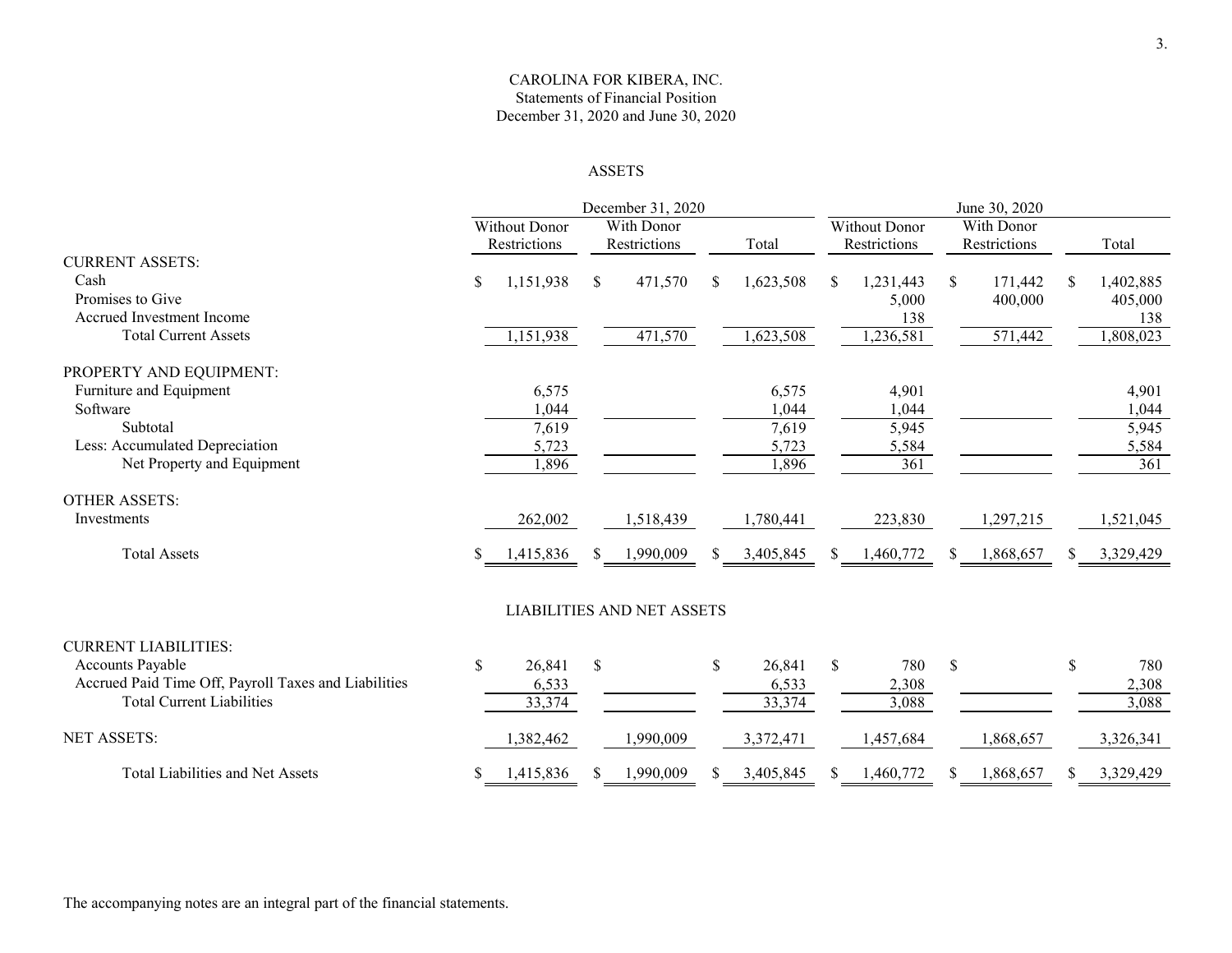# CAROLINA FOR KIBERA, INC. Statements of Activities For the Six Months Ended December 31, 2020 and Year Ended June 30, 2020

|                                                 | December 31, 2020` |                                      |    |                            | June 30, 2020 |    |                                      |    |                            |    |           |
|-------------------------------------------------|--------------------|--------------------------------------|----|----------------------------|---------------|----|--------------------------------------|----|----------------------------|----|-----------|
|                                                 |                    | <b>Without Donor</b><br>Restrictions |    | With Donor<br>Restrictions | Total         |    | <b>Without Donor</b><br>Restrictions |    | With Donor<br>Restrictions |    | Total     |
| <b>SUPPORT AND REVENUE:</b>                     |                    |                                      |    |                            |               |    |                                      |    |                            |    |           |
| Contributions                                   | \$                 | 284,104                              | \$ | 7,250                      | \$<br>291,354 | \$ | 923,049                              | \$ | 471,937                    | S. | 1,394,986 |
| In-Kind Contributions                           |                    | 1,196                                |    |                            | 1,196         |    | 11,300                               |    |                            |    | 11,300    |
| Investment Income, net                          |                    | (3,566)                              |    |                            | (3,566)       |    | 2,148                                |    |                            |    | 2,148     |
| Investment Return--Payout                       |                    |                                      |    |                            |               |    | 74,298                               |    |                            |    | 74,298    |
| Unrealized Gain (Loss) on Endowment             |                    | 41,612                               |    | 221,224                    | 262,836       |    | 58                                   |    | (38,250)                   |    | (38, 192) |
| Net Assets Released from Restrictions:          |                    |                                      |    |                            |               |    |                                      |    |                            |    |           |
| Satisfaction of Program and Timing Restrictions |                    | 107,122                              |    | (107, 122)                 |               |    | 198,854                              |    | (198, 854)                 |    |           |
| Total Support and Revenue                       |                    | 430,468                              |    | 121,352                    | 551,820       |    | ,209,707                             |    | 234,833                    |    | 1,444,540 |
| <b>EXPENSES:</b>                                |                    |                                      |    |                            |               |    |                                      |    |                            |    |           |
| Program Service                                 |                    | 430,329                              |    |                            | 430,329       |    | 884,292                              |    |                            |    | 884,292   |
| <b>Support Services:</b>                        |                    |                                      |    |                            |               |    |                                      |    |                            |    |           |
| Management and General                          |                    | 51,437                               |    |                            | 51,437        |    | 73,085                               |    |                            |    | 73,085    |
| Fundraising                                     |                    | 23,924                               |    |                            | 23,924        |    | 108,304                              |    |                            |    | 108,304   |
| <b>Total Support Service</b>                    |                    | 75,361                               |    |                            | 75,361        |    | 181,389                              |    |                            |    | 181,389   |
| <b>Total Expenses</b>                           |                    | 505,690                              |    |                            | 505,690       |    | ,065,681                             |    |                            |    | 1,065,681 |
| <b>CHANGES IN NET ASSETS</b>                    |                    | (75, 222)                            |    | 121,352                    | 46,130        |    | 144,026                              |    | 234,833                    |    | 378,859   |
| NET ASSETS--Beginning of Year                   |                    | ,457,684                             |    | 1,868,657                  | 3,326,341     |    | 1,313,658                            |    | 1,633,824                  |    | 2,947,482 |
| NET ASSETS--End of Year                         |                    | 1,382,462                            |    | 1,990,009                  | 3,372,471     |    | 1,457,684                            | Ж  | 1,868,657                  | ж  | 3,326,341 |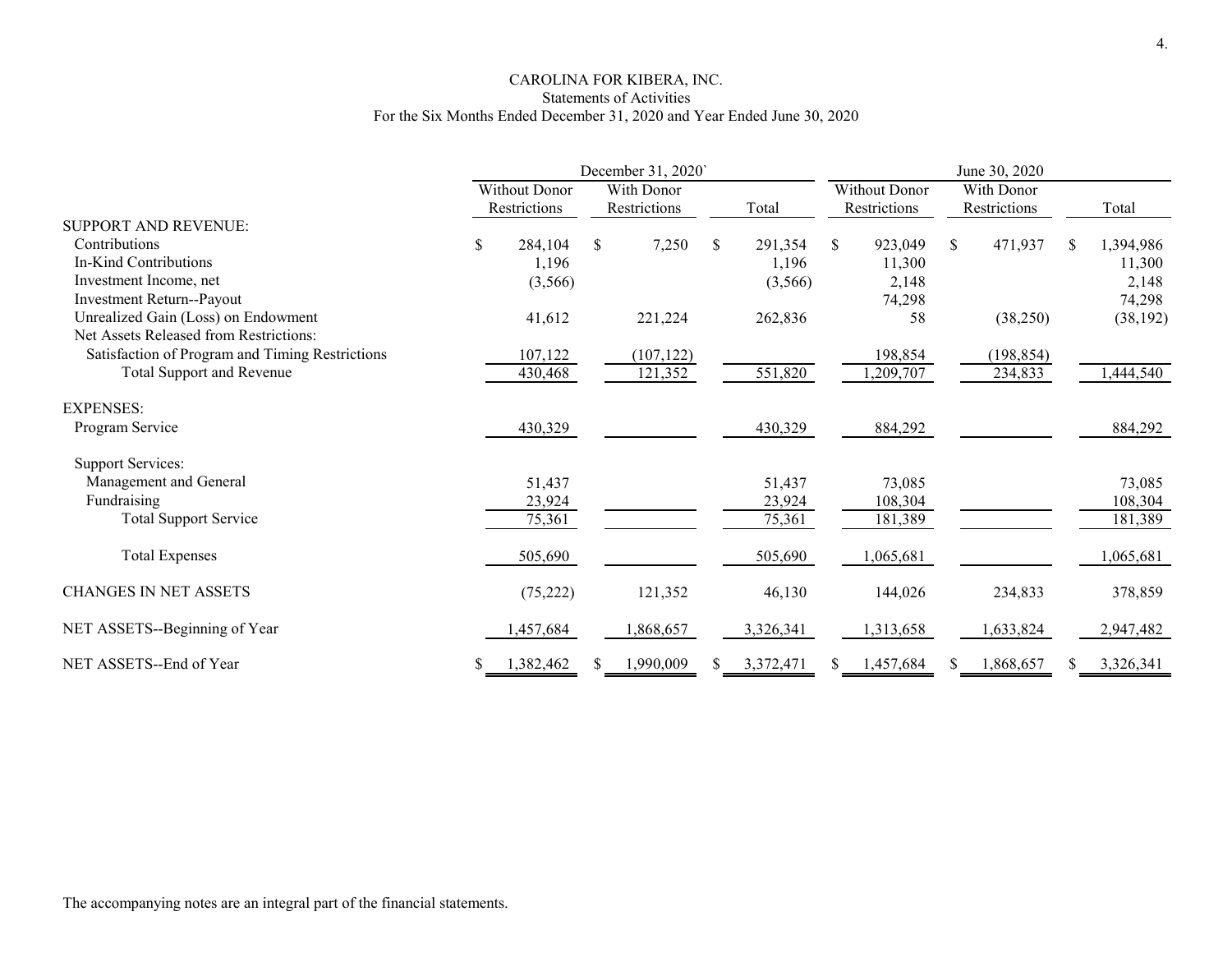## CAROLINA FOR KIBERA, INC. Statements of Functional Expenses For the Six Months Ended December 31, 2020 and Year Ended June 30, 2020

|                                    | December 31, 2020 |              |                         |               |                     |                         |              |                 |
|------------------------------------|-------------------|--------------|-------------------------|---------------|---------------------|-------------------------|--------------|-----------------|
|                                    |                   |              | <b>Support Services</b> |               |                     | <b>Support Services</b> |              |                 |
|                                    | Program           | Management   |                         |               | Program             | Management              |              |                 |
|                                    | Services          | and General  | Fundraising             | Total         | Services            | and General             | Fundraising  | Total           |
| Salaries                           | \$<br>59,693      | \$<br>27,853 | $\mathbb S$<br>7,512    | \$<br>95,058  | \$<br>97,184        | \$<br>38,874            | \$<br>58,310 | 194,368<br>\$   |
| Payroll Taxes                      | 4,603             | 2,119        | 584                     | 7,306         | 8,234               | 3,294                   | 4,941        | 16,469          |
| <b>Employee Benefits</b>           | 1,112             | 453          | 82                      | 1,647         | 570                 | 228                     | 1,483        | 2,281           |
| Total Salaries and                 |                   |              |                         |               |                     |                         |              |                 |
| <b>Related Expenses</b>            | 65,408            | 30,425       | 8,178                   | 104,011       | 105,988             | 42,396                  | 64,734       | 213,118         |
|                                    |                   |              |                         |               |                     |                         |              |                 |
| Grants to Kenya                    | 342,135           |              |                         | 342,135       | 727,250             |                         |              | 727,250         |
| Professional Fees                  |                   | 14,970       |                         | 14,970        |                     | 20,195                  | 8,895        | 29,090          |
| <b>Student Fellowships</b>         | 10,420            |              |                         | 10,420        | 7,500               |                         |              | 7,500           |
| <b>Contract Services</b>           | 4,800             |              | 4,800                   | 9,600         | 14,427              | 1,804                   | 1,803        | 18,034          |
| Development Fees                   |                   | 1,200        | 4,800                   | 6,000         |                     | 1,296                   | 5,184        | 6,480           |
| Annual Report                      | 2,750             | 550          | 2,200                   | 5,500         | 2,750               | 550                     | 2,200        | 5,500           |
| Payroll, Bank, and Processing Fees | 629               | 353          | 2,959                   | 3,941         | 886                 | 226                     | 9,403        | 10,515          |
| <b>Computer Expenses</b>           | 2,725             | 609          | 97                      | 3,431         | 3,151               | 408                     | 8,614        | 12,173          |
| Rent, Parking and Utilities        |                   | 1,269        |                         | 1,269         | 1,402               | 561                     | 841          | 2,804           |
|                                    |                   |              |                         |               |                     |                         |              |                 |
| Insurance                          |                   | 982          |                         | 982           |                     | 3,440                   |              | 3,440           |
| Supplies                           |                   | 528          | 93                      | 621           |                     | 81                      | 14           | 95              |
| Travel                             | 309               |              | 308                     | 617           | 8,424               | 22                      | 2,060        | 10,506          |
| Postage and Shipping               | 272               | 218          | 54                      | 544           | 347                 | 69                      | 278          | 694             |
| Website                            | 338               | 43           | 42                      | 423           | 10,877              | 1,554                   | 3,108        | 15,539          |
| Miscellaneous                      | 236               |              | 183                     | 419           | 552                 |                         | 412          | 964             |
| Printing                           | 129               | 32           | 161                     | 322           | 142                 | 35                      | 177          | 354             |
| Recruitment and Development        | 115               | 115          |                         | 230           | 314                 | 150                     | 41           | 505             |
| Depreciation                       |                   | 139          |                         | 139           |                     | 278                     |              | 278             |
| Telephone and Internet             | 56                | 4            | $20\,$                  | $80\,$        | 280                 | 20                      | 100          | 400             |
| Food                               | 7                 |              | 29                      | 36            | $\overline{2}$      |                         | 6            | 8               |
| License and Registrations          |                   |              |                         |               |                     |                         | 434          | 434             |
| <b>Total Expenses</b>              | 430,329<br>S      | 51,437       | 23,924<br>\$.           | 505,690<br>\$ | 884,292<br><b>S</b> | 73,085<br>\$.           | 108,304<br>S | \$<br>1,065,681 |

The accompanying notes are an integral part of the financial statements.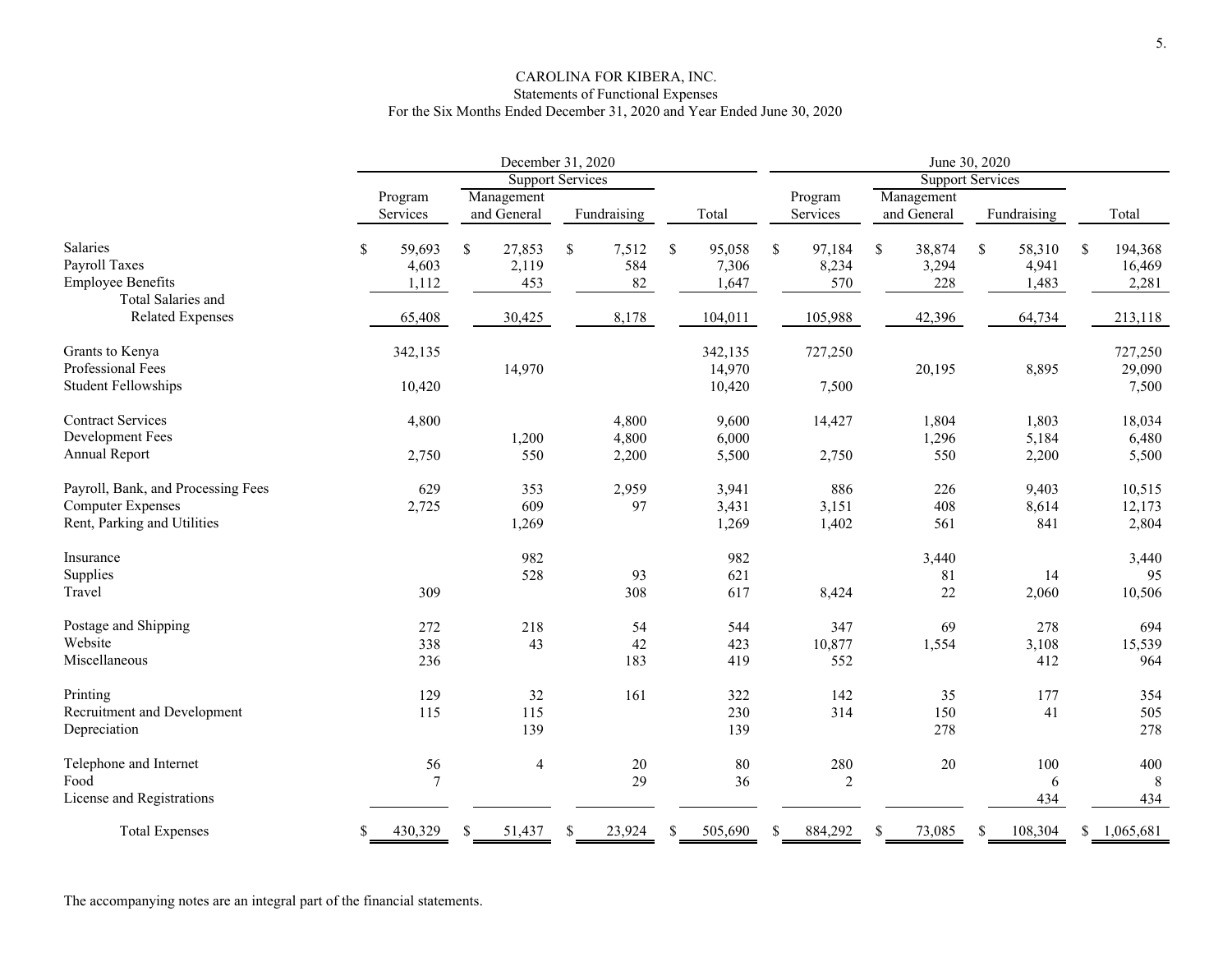# CAROLINA FOR KIBERA, INC.

Statements of Cash Flows

# For the Six Months Ended December 31, 2020 and Year Ended June 30, 2020

|                                                         | December 31,<br>2020 |    | June 30,<br>2020 |
|---------------------------------------------------------|----------------------|----|------------------|
| CASH FLOWS FROM OPERATING ACTIVITIES:                   |                      |    |                  |
| Changes in Net Assets                                   | \$<br>46,130         | \$ | 378,859          |
| Adjustments to Reconcile Changes in Net Assets to       |                      |    |                  |
| Net Cash Provided by Operating Activities:              |                      |    |                  |
| <b>Contributions Restricted for Permanent Endowment</b> |                      |    | (495)            |
| Depreciation                                            | 139                  |    | 278              |
| Unrealized (Gain) Loss on Endowment                     | (262, 836)           |    | 38,192           |
| Changes in Assets and Liabilities:                      |                      |    |                  |
| Promises to Give                                        | 405,000              |    | (180,000)        |
| <b>Accrued Investment Income</b>                        | 138                  |    | 1,499            |
| <b>Accounts Payable</b>                                 | 26,061               |    | (143)            |
| Accrued Paid Time Off, Payroll Taxes and Liabilities    | 4,225                |    | (2,510)          |
| Net Cash Provided by Operating Activities               | 218,857              |    | 235,680          |
| CASH FLOWS FROM INVESTING ACTIVITIES:                   |                      |    |                  |
| Purchase of Property and Equipment                      | (1,674)              |    |                  |
| Payout from Endowment                                   |                      |    | 74,298           |
| Reinvested Earnings on Endowment                        | 3,440                |    | (68, 123)        |
| Net Cash Provided by Investing Activities               | 1,766                |    | 6,175            |
| CASH FLOWS FROM FINANCING ACTIVITIES:                   |                      |    |                  |
| <b>Contributions Restricted for Permanent Endowment</b> |                      |    | 495              |
| Net Cash Provided by Financing Activities               |                      |    | 495              |
| NET INCREASE IN CASH                                    | 220,623              |    | 242,350          |
| CASH--Beginning of Year                                 | 1,402,885            |    | 1,160,535        |
| CASH--End of Year                                       | \$<br>1,623,508      | \$ | 1,402,885        |
| SUPPLEMENTAL DISCLOSURES OF CASH FLOW INFORMATION:      |                      |    |                  |
| <b>In-Kind Contributions</b>                            | \$<br>1,196          | \$ | 11,300           |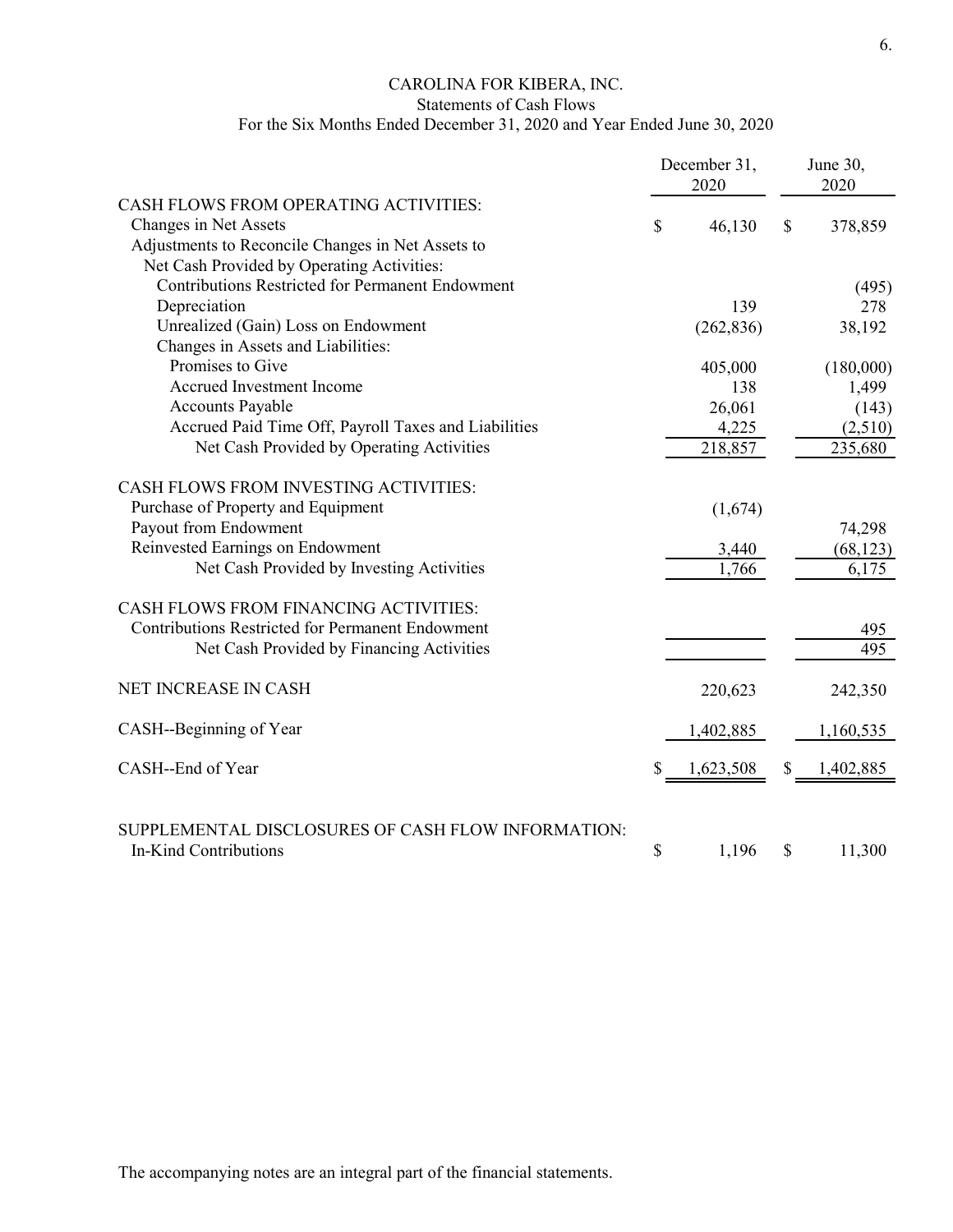# 1. Organization and Summary of Significant Accounting Policies

#### A. Organization and Purpose:

 Carolina for Kibera, Inc. (the Organization) is a North Carolina non-profit organization incorporated on April 23, 2001. The Organization's purpose is to serve as a granting organization to CFK-Kenya, a nongovernmental organization in Kenya. CFK-Kenya works with people in all stages of life to offer quality primary healthcare services and coordinated educational programs, with special attention to girls, that lead to improved social and economic futures. The Organization is supported through public contributions.

#### B. Basis of Accounting and Presentation:

 The accompanying financial statements have been, in all material respects, prepared on the accrual basis of accounting in conformity with U.S. generally accepted accounting standards. Net assets and support, revenue, expenses, gains, and losses are classified based on existence or absence of externally-imposed restrictions. The Organization follows standards for external financial reporting by not-for-profit organizations that requires its resources be classified for accounting and reporting purposes into two net asset categories according to externally-imposed restrictions. Accordingly, net assets of the Organization and changes therein are classified and reported as follows:

 Net Assets Without Donor Restrictions--Net assets that are not subject to donor-imposed stipulations and are available for use by the Board and/or management for general operating purposes. From time to time the Board may designate a portion of these net assets for specific purposes or uses under various internal operating budgets or for board designated purposes which makes them unavailable for use at management's discretion.

 Net Assets With Donor Restrictions--Net assets subject to donor-imposed stipulations that may or will be met either by actions of the Organization and/or the passage of time or are to be maintained permanently by the Organization.

 Some net assets with donor restrictions include a stipulation that assets provided be maintained permanently (perpetual in nature) while permitting the Organization to expend the income generated by the assets in accordance with the provisions of additional donor-imposed stipulations or a Board approved spending policy. The Organization currently has assets of \$1,172,495 and \$1,172,495 for the six-month and twelve-month periods ended December 31, 2020 and June 30, 2020, respectively, to be maintained in perpetuity as stipulated by the donors.

#### C. Change of Financial Year End:

 Effective July 1, 2020, the Organization changed its financial year end from June 30 to December 31 to better align with CFK-Kenya's financials and funder/funding cycles. Accordingly, these financial statements present the statements of financial position as of December 31, 2020 and June 30, 2020 and the change in net assets for the six months ended December 31, 2020 and the twelve months ended June 30, 2020.

#### D. Accounting Estimates:

 The preparation of financial statements in conformity with U.S. generally accepted accounting principles requires management to make estimates and assumptions that affect the reported amounts of assets and liabilities and the disclosure of contingent assets and liabilities at the date of the financial statements and the reported amounts of revenues and expenses during the reporting period. Actual results could differ from those estimates. Significant estimates and assumptions are used for, but not limited to, the fair value of investments and in-kind contributions, depreciable lives of property and equipment, and functional allocation of expenses.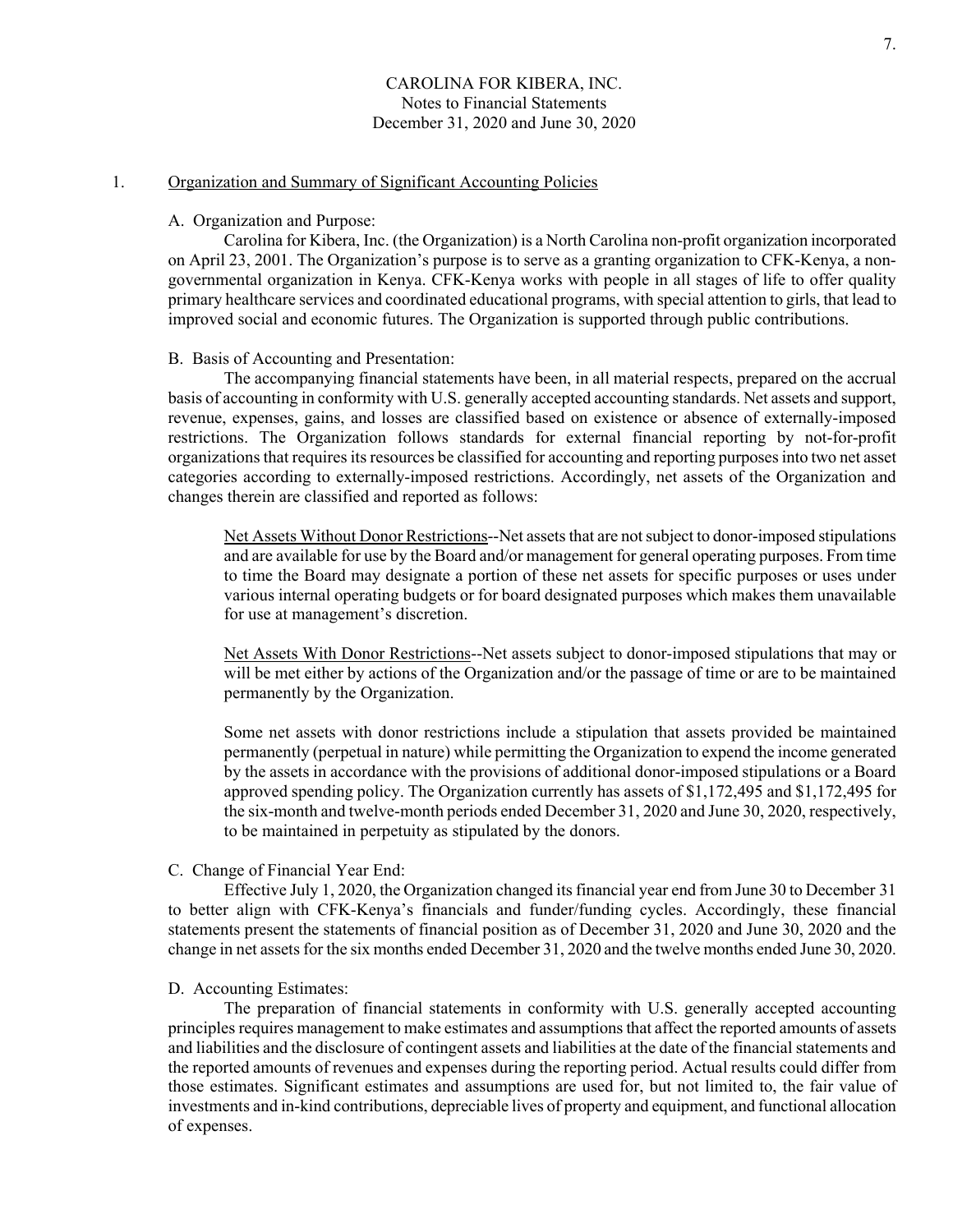# 1. Organization and Summary of Significant Accounting Policies (Continued)

#### E. Promises to Give:

 The Organization recognizes as revenues contributions received and made, including unconditional, legally enforceable promises to give, in the period in which the Organization is notified that the donor has made a promise to give. All contributions are considered to be available for unrestricted use unless specifically restricted by the donor. Amounts received that are designed for future periods or restricted by the donor for specific purposes are reported as temporarily restricted support that increases that net asset class. However, if a restriction is fulfilled in the same time period in which the contribution is received, the Organization reports the support as unrestricted.

 Unconditional promises to give are recorded net of an allowance for uncollectible promises. The allowance is based on management's analysis of specific promises to give and current economic conditions.

 Conditional promises to give are recognized when the conditions on which they depend are substantially met.

#### F. Investments:

 Investments are recorded at fair value. Fair value is based on quoted market prices when available. Unrealized gains and losses are included in the changes in net assets.

 The fair value of long-term investments are based on quoted market prices for those or similar investments. Investments are held and managed by the University of North Carolina at Chapel Hill.

#### G. Property and Equipment:

 Property and equipment is recorded at cost if purchased or at fair value if donated at the date of donation. A capitalization threshold of \$500 is utilized. Expenditures for repairs and maintenance are charged against operations. Depreciation is provided using the straight-line method over estimated useful lives ranging from five to ten years. Depreciation expense for the six-month and twelve-month periods ended December 31, 2020 and June 30, 2020 totaled \$139 and \$278, respectively.

#### H. Support and Revenue Without and With Donor Restrictions:

 Contributions of cash and other assets, as well as grants, are recorded as increases in with or without donor restrictions, depending on the existence or nature of any externally-imposed restrictions. When a restriction expires (that is, when a stipulated time restriction ends or purpose restriction is accomplished), net assets with donor restrictions are reclassified to net assets without donor restrictions and reported in the statements of activities as net assets released from restrictions. Support that is restricted by the donor is reported as an increase in net assets without donor restrictions if the restriction expires in the reporting period in which the support is recognized. All other donor-restricted support is presented as an increase in net assets with donor restrictions depending on the nature of the restrictions.

#### *Sponsorship Revenue*

The portion of sponsorship revenue that relates to the commensurate value the sponsor received in return is recognized when the related events are held and performance obligations are met.

#### *Special Event Revenue-Ticket Sales*

The portion of ticket sales that relates to the commensurate value the attendee receives in return is recognized when the related events are held and performance obligations are met.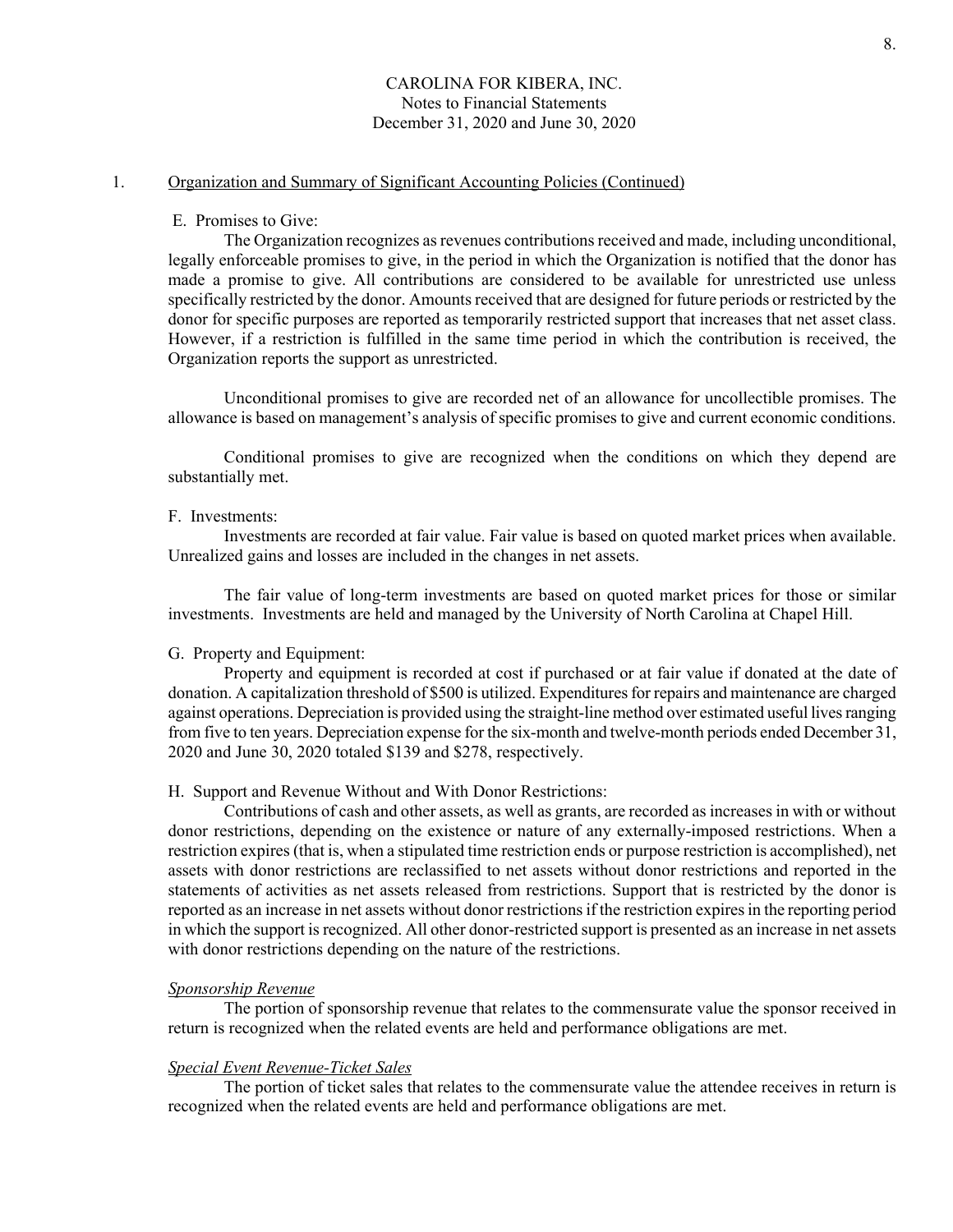# 1. Organization and Summary of Significant Accounting Policies (Concluded)

#### I. In-Kind Contributions:

 The Organization records in-kind contributions of services, materials, and other at their estimated fair values at the date of the contribution.

 Donated services are recognized as contributions if the services (a) create or enhance nonfinancial assets or (b) require specialized skills, are provided by individuals possessing those skills, and would otherwise be purchased by the Organization.

 The Organization has received approximately 342 and 1100 volunteer hours for the six-month and twelve-month periods ended December 31, 2020 and June 30, 2020, respectively. No amounts have been reflected in the financial statements for volunteer hours unless these services meet the requirements for recognition in the financial statements. In addition, the Organization's officers and board of directors serve without compensation.

#### J. Functional Allocation of Expenses:

 The cost of providing the various program and support services of the Organization has been summarized on a functional basis in the statements of activities. The statements of functional expenses present the natural classification detail of expenses by function. Accordingly, certain costs have been allocated among the program and support services benefited. Directly identifiable expenses are charged to programs and support services. Expenses attributable to more than one function are generally allocated based on time records and estimates made by management. Support services include expenses which are not directly identifiable with any specific program but provide support for the Organization's overall operations.

### K. Income Tax Status:

 The Organization is exempt from federal and state income taxes under Section 501(a) of the Internal Revenue Code and is classified under Section  $501(c)(3)$  as a public charity. In addition, the Organization qualifies for deductible contributions under Section  $170(b)(1)(A)(vi)$  of the Internal Revenue Code. Further, the Organization has also been classified as an entity that is not a private foundation within the meaning of Section 509(a)(1) of the Internal Revenue Code. Accordingly, the accompanying financial statements do not include a provision for income taxes.

 The Organization files Form 990 information returns in the U.S. Federal jurisdiction. These returns are subject to examination by the Internal Revenue Service for a period of three years after the respective filing deadlines. The Organization has not been informed by any tax authorities for any jurisdictions that any of its tax years are under examination as of December 31, 2020.

#### L. Compensated Absences:

 Employees of the Organization vest in paid time off earned but unused. The aggregate amount of paid time off due has been accrued on the statement of financial position of the Organization.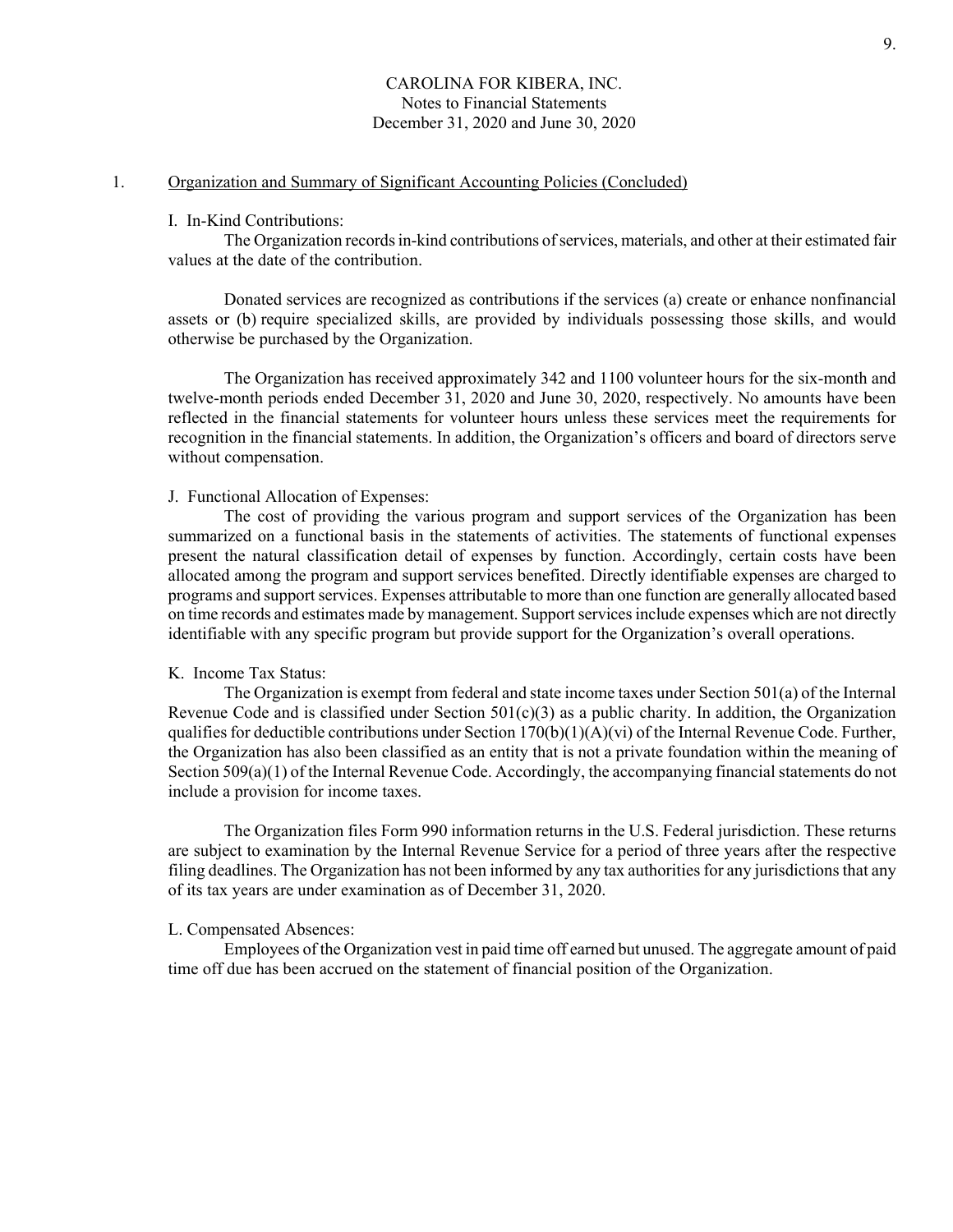# 2. Promises to Give

 The Organization carries its promises to give at cost. On an annual basis, the Organization evaluates its promises to give and establishes an allowance for uncollectible promises to give based on current economic conditions. Management believes the promises to give will be fully collected. Therefore, there is no allowance on the promises to give balance.

Promises to give consist of the following at December 31, 2020 and June 30, 2020:

|                                           | December 31,<br>2020 | June $30$ ,<br>2020 |
|-------------------------------------------|----------------------|---------------------|
| Promises to Give<br>Less: Current Portion |                      | 405,000<br>405,000  |
| Amounts Due After One Year                |                      |                     |

Promises to give are projected to be collected as follows:

|                                   | December 31, | June $30$ , |
|-----------------------------------|--------------|-------------|
|                                   | 2020         | 2020        |
| Amounts due in less than one year |              | 405,000     |
| Amounts due in one to five years  |              |             |
|                                   |              |             |

# 3. Investments

Investments consist of the following at December 31, 2020 and June 30, 2020:

|                                           | Historical<br>Cost        | Market<br>Value |
|-------------------------------------------|---------------------------|-----------------|
| December 31, 2020:<br>UNC Investment Fund | $$1,374,806$ $$1,780,441$ |                 |
| June 30, 2020:<br>UNC Investment Fund     | 374,806                   | $$ -1,521,045$  |

 Investment income consists of the following for the years ended December 31, 2020 and 2020, respectively.

|                            | December 31, | June 30, |
|----------------------------|--------------|----------|
|                            | 2020         | 2020     |
| Interest and Dividends     | (126)        | 8,818    |
| <b>Investment Expenses</b> | (3,440)      | (6,670)  |
| Investment Income, net     | (3.566)      | 2.148    |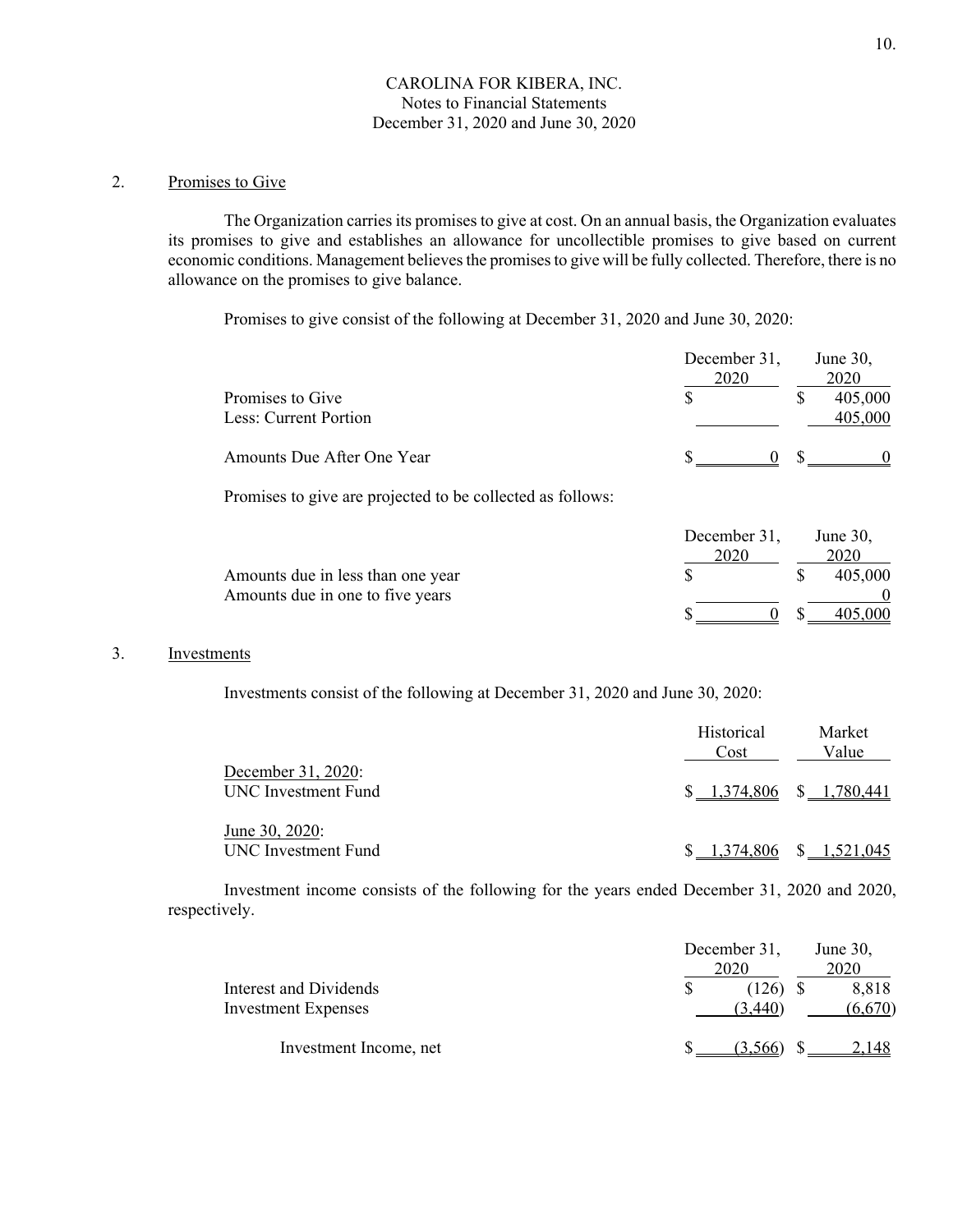# 4. Fair Value Measurements

The Organization follows ASC 820, *Fair Value Measurements and Disclosures*, as amended, with respect to fair value measurements of its financial assets and financial liabilities. This standard defines fair value as the exit price, or the amount that would be received to sell an asset or paid to transfer a liability in an orderly transaction between market participants as of the measurement date. The standard also establishes a hierarchy for inputs used in measuring fair value that maximizes the use of observable inputs and minimizes the use of unobservable inputs by requiring that the most observable inputs be used when available.

The hierarchy is broken down into three levels. Level 1 inputs are quoted market prices (unadjusted) in active markets for identical assets or liabilities. Level 2 inputs include quoted prices for similar assets or liabilities in active markets, quoted prices for identical or similar assets or liabilities in markets that are not active, and inputs (other than quoted prices) that are observable for the asset or liability, either directly or indirectly. Level 3 inputs are unobservable inputs for the asset or liability. Categorization within the valuation hierarchy is based upon the lowest level of input that is significant to the fair value measurement.

 The following is a description of the valuation methodologies used for the Organization's assets measured at fair value in the accompanying financial statements. There have been no changes in the methodologies used at December 31, 2020 and June 30, 2020.

#### *Investment with UNC Investment Fund*

Investments held with and managed by the UNC Chapel Hill Foundation are valued at confirmed amounts with the fund and are considered to be Level 2 investments.

 The following table sets forth by level, within the fair value hierarchy, the fair value of the Organization's investments measured on a recurring basis at December 31, 2020 and June 30, 2020:

|                                   |                | <b>Quoted Prices</b><br>in Active<br>Markets for |
|-----------------------------------|----------------|--------------------------------------------------|
|                                   |                | Identical<br>Assets                              |
|                                   | Fair Value     | (Level 2)                                        |
| December 31, 2020:<br>Investments | $$ -1,780,441$ | $\mathbb{S}^-$<br>1,780,441                      |
| June 30, 2020:<br>Investments     | 1.521.045      | 1.521.045<br>S.                                  |

 The preceding methods may produce a fair value calculation that may not be indicative of net realizable value or reflective of future fair values. Furthermore, although the Organization believes its valuation methods are appropriate and consistent with other market participants, the use of different methodologies or assumptions to determine the fair value of certain financial instruments could result in a different fair value measurement at the reporting date.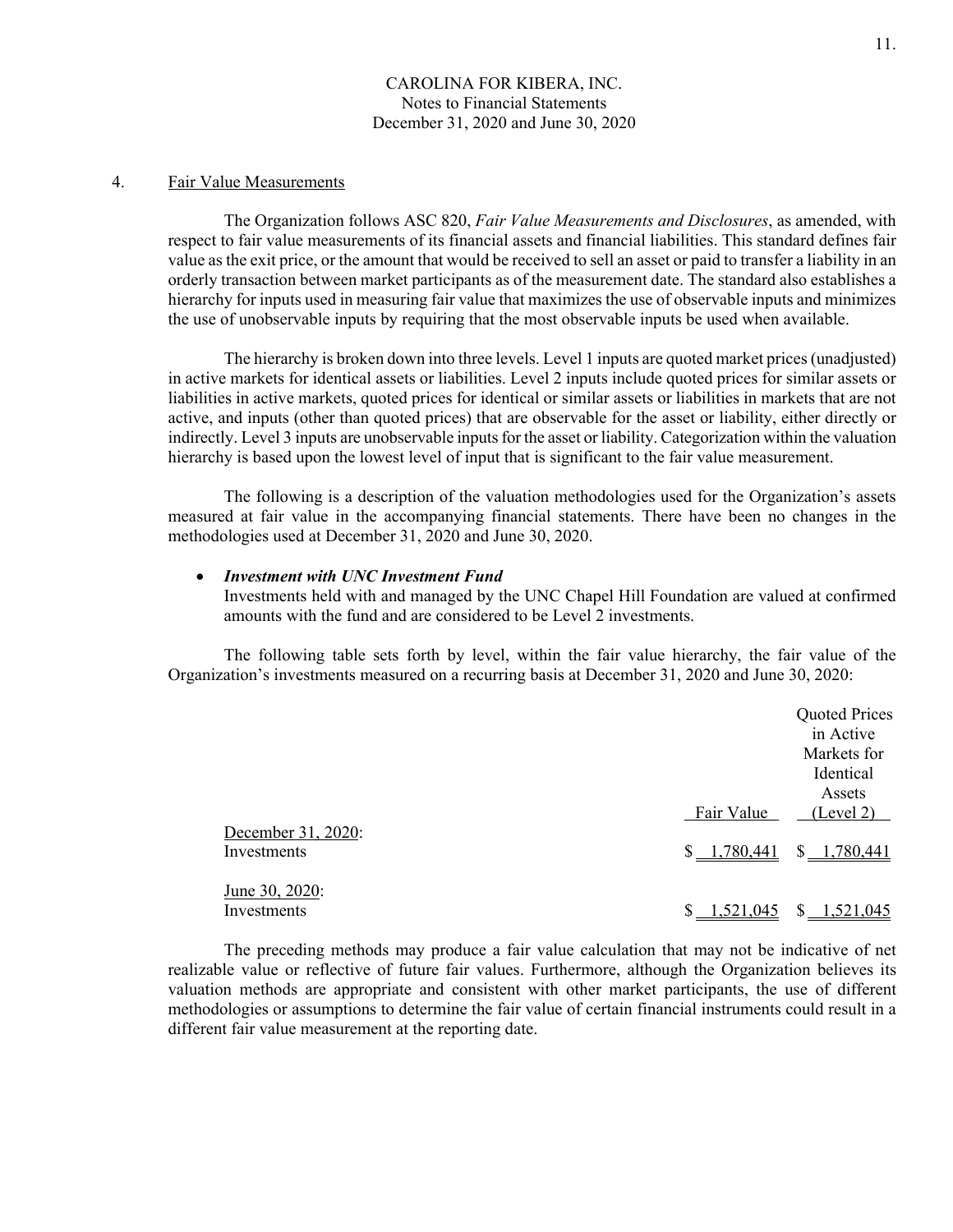# 5. Retirement Plan

 Effective September 2017, the Organization established a Simple IRA retirement plan for its eligible employees. Employees may make contributions to the plan up to the maximum amount allowed by the Internal Revenue Code. All participant contributions are immediately fully vested. The Organization matches up to 3% of the employees' retirement contributions. Contributions made by the Organization on behalf of its eligible employees were \$2,281 for the year ended June 30, 2020. Effective July 1, 2020, this plan was no longer offered to employees.

# 6. Related Entities

The Organization is affiliated with the University of North Carolina at Chapel Hill. Under an agreement, the University provides staffing assistance, office space, investment management services and daily accounting services for \$6,000 for the six-month and twelve-month periods ended December 31, 2020 and June 30, 2020, respectively. Carolina for Kibera, Inc. must maintain its state nonprofit and tax-exempt status, conduct activities that are in line with the mission of the University and follow the University's accounting policies which include having an annual audit performed.

### 7. Cash and Concentration of Credit Risk

Cash at December 31, 2020 and June 30, 2020, includes the following amounts:

|                                              | December 31, | June $30$ ,          |
|----------------------------------------------|--------------|----------------------|
|                                              | 2020         | 2020                 |
| University of North Carolina Investment Pool |              | 917,326 \$ 1,111,495 |
| <b>Financial Institutions</b>                | 706,182      | 291,390              |
|                                              | 1,623,508    | \$1,402,885          |

It is the State Treasurer's policy and practice for deposits not covered by federal depository insurance to be covered by collateral held by the State of North Carolina's agent in the name of the State and for the investments to be held by the State's agent in the State's name. Cash balances in the financial institution are insured up to \$250,000. At December 31, 2020, the Organization's uninsured cash balances were \$411,016. At June 30, 2020, the Organization's uninsured cash balances were \$41,389.

 The Organization receives a major portion of its support from private foundations and contributions. A reduction in the level of support could possibly have a significant effect on the Organization's programs and activities. As a result of the COVID-19 coronavirus, economic uncertainties have arisen which may negatively impact grant revenue going forward.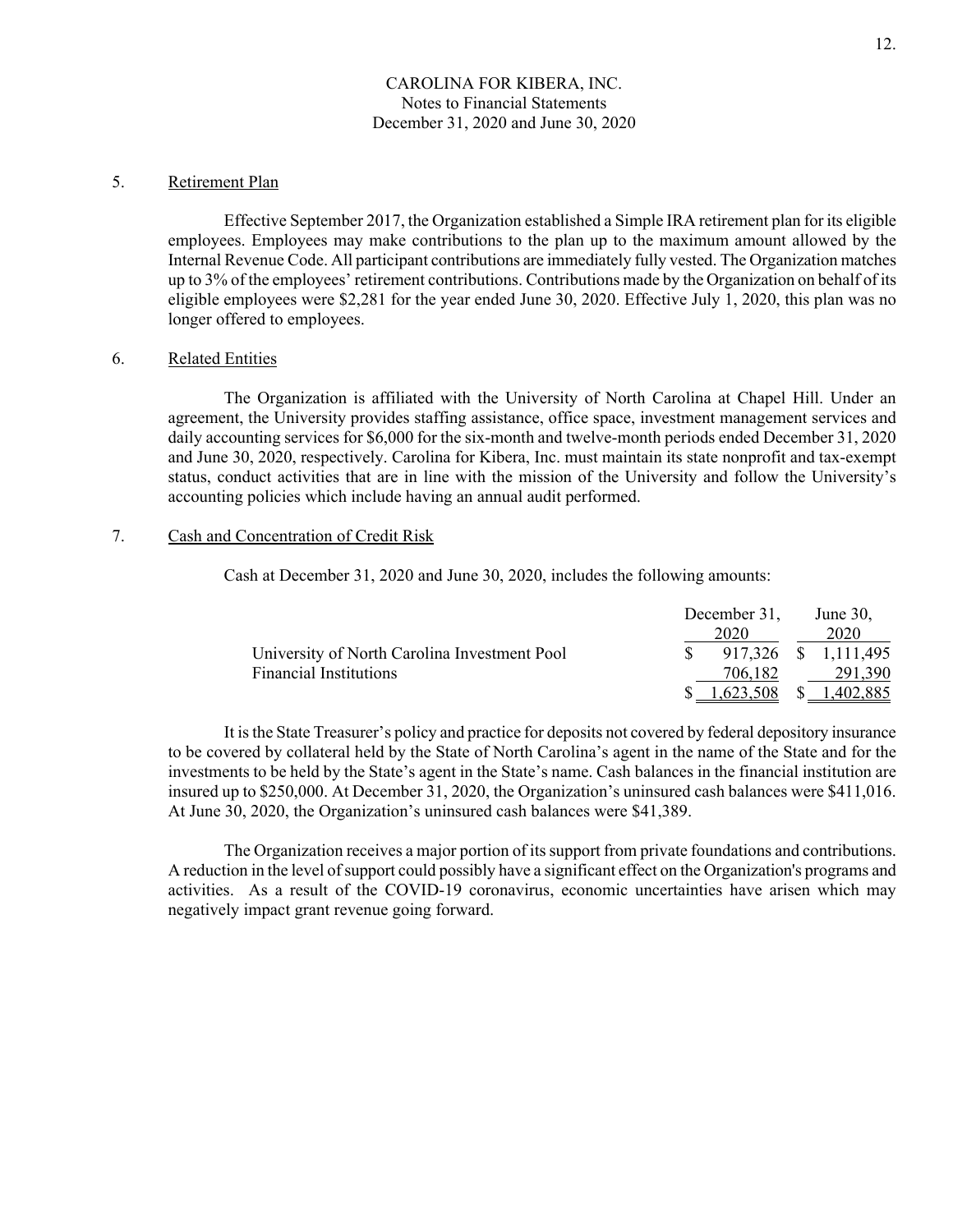# 8. Net Assets

Net assets without donor restrictions at December 31, 2020 and June 30, 2020 are as follows:

|                                  | December 31,          | June $30$ ,    |
|----------------------------------|-----------------------|----------------|
|                                  | 2020                  | 2020           |
| Undesignated                     | $\frac{1,120,460}{2}$ | \$1,233,854    |
| Board-Designated Endowment Funds | 262,002               | 223,830        |
|                                  | 1,382,462             | $$ -1,457,684$ |

Net assets with donor restrictions at December 31, 2020 and June 30, 2020 were available for the following purposes or periods:

|                                                         |    | December 31,<br>2020 | June 30,<br>2020 |           |
|---------------------------------------------------------|----|----------------------|------------------|-----------|
| <b>Purpose Restricted:</b>                              |    |                      |                  |           |
| Girls Empowerment Project                               | \$ | 7.100                | S                | 100,000   |
| Tabitha Maternity Centre                                |    | 464,320              |                  | 464,320   |
| Various Projects in Kenya                               |    |                      |                  | 7,122     |
| Lishe Bora Mtaani Nutrition Center                      |    | 150                  |                  |           |
| Time Restricted:                                        |    |                      |                  |           |
| Unappropriated unrestricted earnings on endowment funds |    | 345,944              |                  | 124,720   |
| To be maintained in perpetuity                          |    | 1,172,495            |                  | 1,172,495 |
|                                                         |    | 1,990,009            |                  | 1,868,657 |

# 9. Net Assets Released from Restrictions

 Net assets were released from donor restrictions by incurring expenses satisfying the restricted purposes or by occurrence of passage of time or other events specified by donors. The net assets released from restrictions for the six-month and twelve-month periods ended December 31, 2020 and June 30, 2020 were as follows:

|                           | December 31,<br>2020 |  | June 30,<br>2020 |  |  |
|---------------------------|----------------------|--|------------------|--|--|
| Girls Empowerment Project | 100,000              |  | 197,931          |  |  |
| Various Projects in Kenya |                      |  |                  |  |  |
|                           | 107.122              |  | 198,854          |  |  |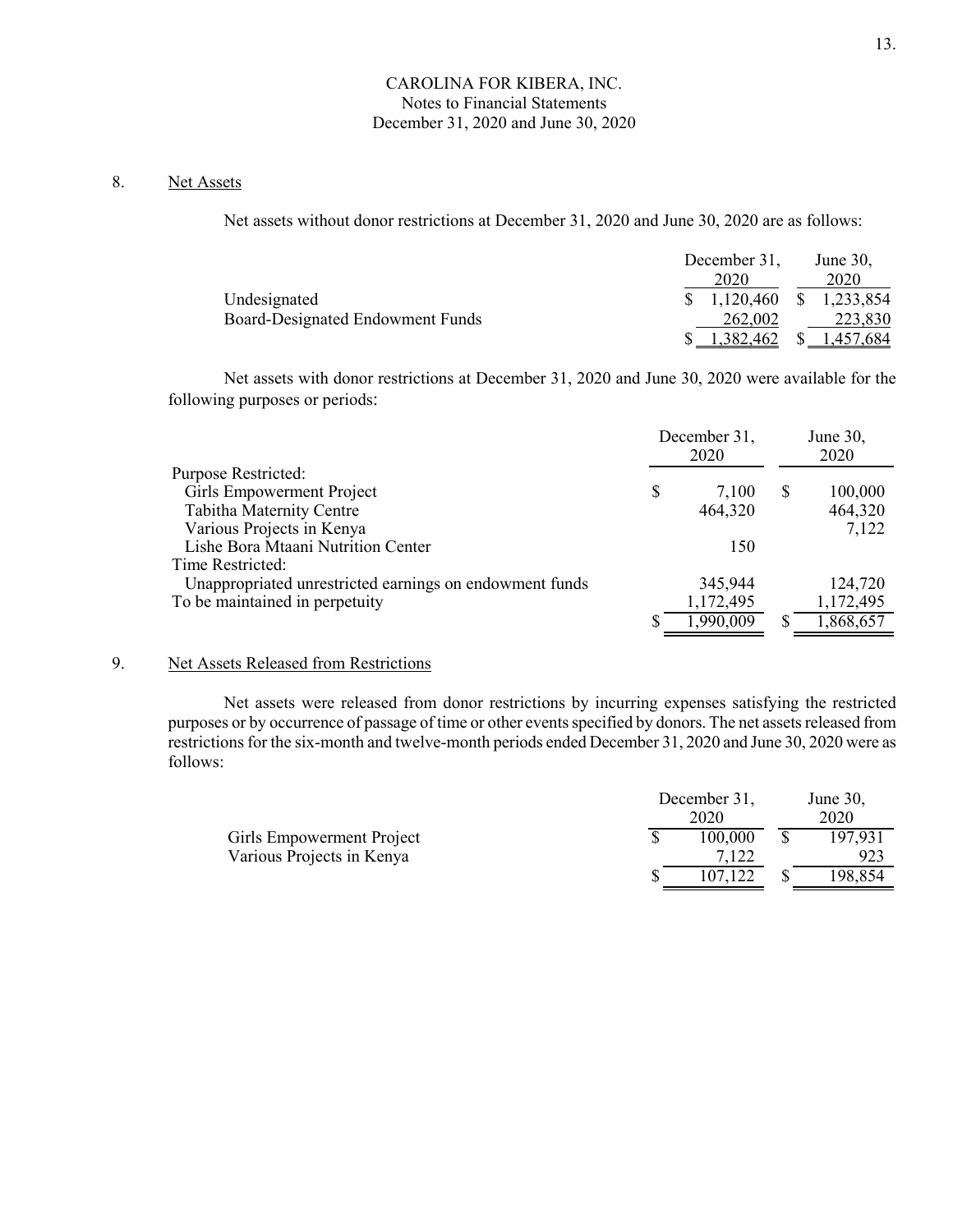# 10. Endowment Fund

# *Donor-designated Endowments (UPMIFA state)*

The Organization's endowment funds consist of a pooled endowment account established for specific purposes as restricted by the donor. As required by U.S. generally accepted accounting principles, net assets associated with endowment funds are classified and reported based on the existence or absence of donorimposed restrictions.

The State of North Carolina enacted the North Carolina (NC) Uniform Prudent Management of Institutional Funds Act (UPMIFA) effective March 2009, the provisions of which apply to endowment funds existing on or established after that date. Absent donor stipulations to the contrary, the provisions of this state law do not impose a restriction on the income or capital appreciation derived from the original gifts.

The Organization classifies as net assets with donor restrictions (a) the original value of gifts donated to permanent endowments, (b) the original value of subsequent gifts to the permanent endowments, and (c) accumulations to the permanent endowment made in accordance with the direction of the applicable donor gift instrument at the time the accumulation is added to the fund. Gains and losses are classified as net assets with donor restrictions until those amounts are appropriated for expenditure by the Organization in a manner consistent with the standard of prudence described in UPMIFA.

## *Investment Return Objectives and Strategies*

Carolina for Kibera, Inc. has elected to invest in The University of North Carolina at Chapel Hill Foundation Investment Fund, Inc. (Chapel Hill Investment Fund or CHIF), a commingled investment vehicle established for The University of North Carolina at Chapel Hill Endowment Fund and other foundations and endowments affiliated with The University of North Carolina at Chapel Hill. By electing to invest in the Chapel Hill Investment Fund, the Organization has agreed to follow the investment policies and procedures as set forth by CHIF. The Chapel Hill Investment Fund invests its assets in the UNC Investment Fund, LLC (UNCIF). UNCIF employs a multi-asset class, multi-strategy investment approach to provide broad diversification, consistent returns and growth in spending and market value. The four primary investment goals and objectives of the UNCIF are:

- 1. To preserve the real (net of inflation) purchasing power of the UNCIF while providing a predictable, stable, and constant (in real terms) stream of earnings.
- 2. To earn an annualized real total rate of return of at least 5.5 percent per year, net of all fees and expenses, over the long term.
- 3. To earn an annual rate of return, net of all fees, that exceeds the Strategic Investment Policy Portfolio.
- 4. To earn a rate of return that places the Fund among the top third of university endowment funds as ranked by the National Association of College and University Business Officers.

 Additionally, the Organization has adopted investment and spending policies, approved by the Board, for endowment assets that attempt to provide a predictable stream of funding to programs supported by its endowment funds while seeking to maintain the purchasing power of the endowment assets over the long term.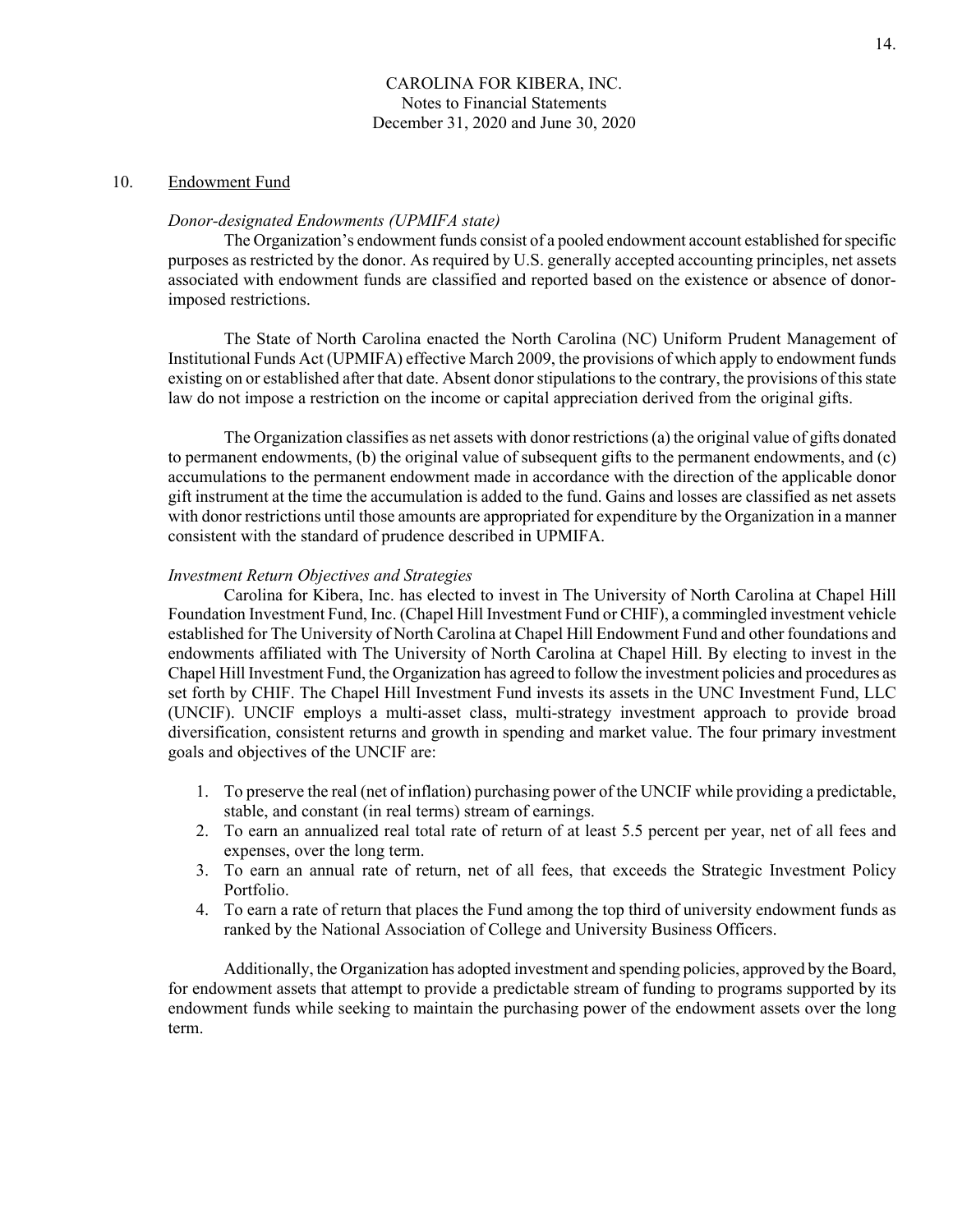# 10. Endowment Fund (Continued)

#### *Spending Policy and How the Investment Objectives Relate to Spending Policy*

 Each year, the Organization may take a distribution of at least 4% to a maximum distribution of 7% of the Fund's estimated market value at the Fund's fiscal year end. The investment return on the endowment account is treated as income without donor restrictions and the payout from the endowment account is received at the end of the Fund's fiscal year from the without donor restrictions portion.

Endowment Net Asset Composition by Fund Type as of December 31, 2020 and June 30, 2020:

|                                                                                                                               | Without<br>Donor<br>Restrictions | With<br>Donor<br>Restrictions | Total                                            |
|-------------------------------------------------------------------------------------------------------------------------------|----------------------------------|-------------------------------|--------------------------------------------------|
| December 31, 2020:<br>Donor-restricted endowment funds<br>Board-designated endowment funds                                    | \$<br>262,002                    | 1,518,439                     | 1,518,439<br>S<br>262,002                        |
| Endowment net assets, end of period                                                                                           | S.<br>262,002                    | $$ -1,518,439$                | 1,780,441                                        |
| June 30, 2020:<br>Donor-restricted endowment funds<br>Board-designated endowment funds<br>Endowment net assets, end of period | \$<br>223,830<br>223,830         | 1,297,215<br>S<br>,297,215    | 1,297,215<br><sup>S</sup><br>223,830<br>,521,045 |

 Changes in endowment net assets for the years ended December 31, 2020 and June 30, 2020 are as follows:

| Total<br>1,565,412 |
|--------------------|
|                    |
|                    |
|                    |
| 74,298             |
| (74, 298)          |
| (6,670)            |
| 495                |
| (38, 192)          |
| 1,521,045          |
|                    |
|                    |
| (3,440)            |
|                    |
| 262,836            |
| 1,780,441          |
|                    |

#### *Funds with Deficiencies*

From time to time, the fair value of assets associated with donor-restricted endowment funds may fall below the level that the donor or UPMIFA requires the Organization to retain as a fund of perpetual duration. There were no such deficiencies at December 31, 2020 and June 30, 2020.